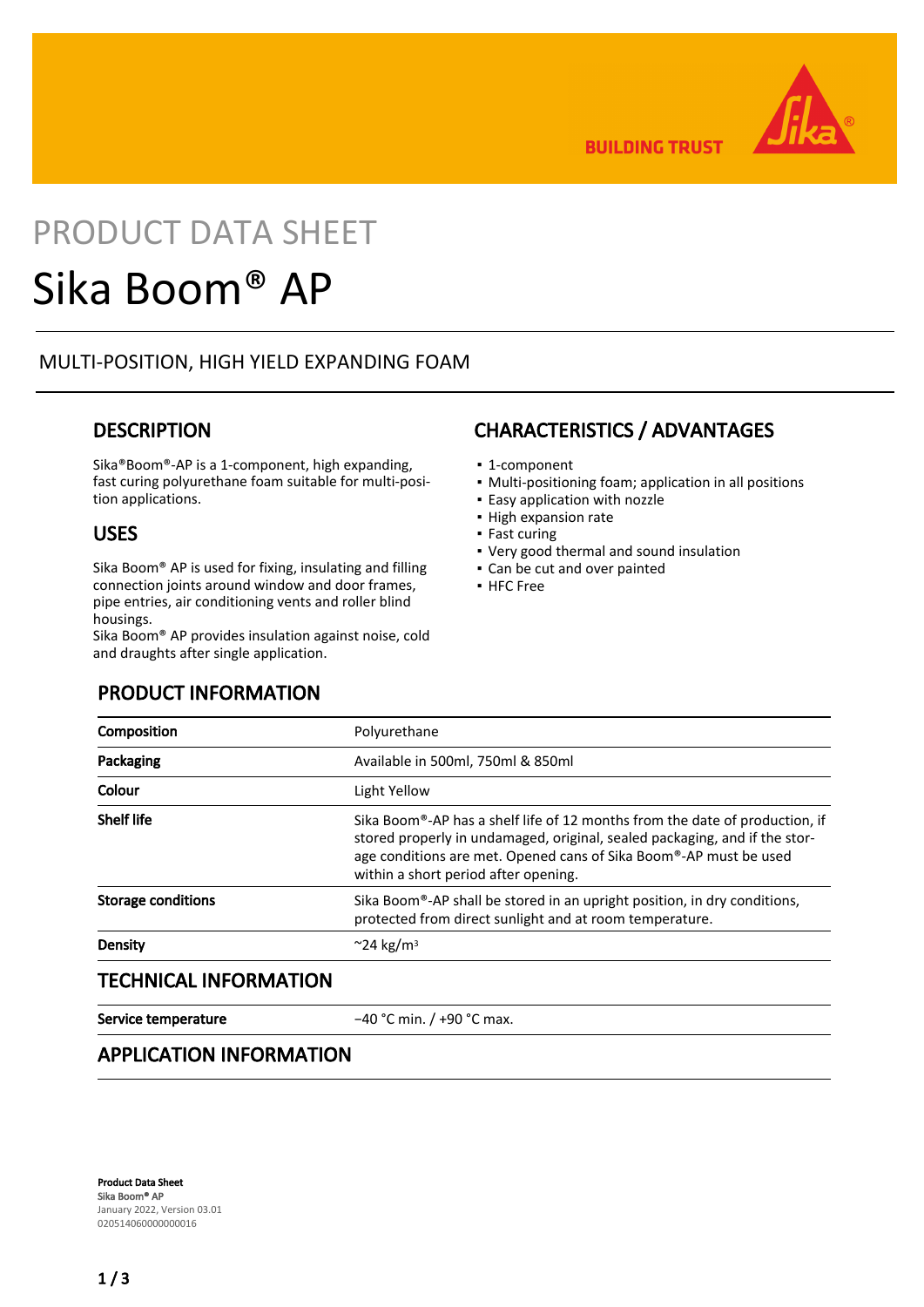| Yield                   | 500ml                                                                                                                                            | $^{\sim}$ 25L                |  |
|-------------------------|--------------------------------------------------------------------------------------------------------------------------------------------------|------------------------------|--|
|                         | 750ml                                                                                                                                            | $~^{\sim}$ 37L               |  |
|                         | 850 <sub>ml</sub>                                                                                                                                | $~^{\sim}$ 42L               |  |
|                         | Consumption can be regulated by adjusting the pressure on the valve. All<br>values are approximations.<br>Yield may be reduced in aged material. |                              |  |
| Ambient air temperature | Optimum                                                                                                                                          | $+25^{\circ}$ C              |  |
|                         | Permissable                                                                                                                                      | $-5$ °C min. / $+40$ °C max. |  |
| Substrate temperature   | Optimum                                                                                                                                          | $+25^{\circ}$ C              |  |
|                         | Permissable                                                                                                                                      | -5 °C min. / +40 °C max.     |  |
| <b>Curing time</b>      | Sika Boom <sup>®</sup> AP is fully cured after 24h (Depending on the faom thickness,<br>ambient and substrate temperature).                      |                              |  |
| <b>Cutting time</b>     | $\sim$ 40-60 minutes (Depending on the faom thickness, ambient and substrate<br>temperature).                                                    |                              |  |
| <b>Tack free time</b>   | ~10 minutes (depending on ambient humidity and temperature levels).                                                                              |                              |  |

## BASIS OF PRODUCT DATA

All technical data stated in this Product Data Sheet are based on laboratory tests. Actual measured data may vary due to circumstances beyond our control.

# FURTHER INFORMATION

#### FURTHER DOCUMENTS

▪ Safety Data Sheet (SDS)

## IMPORTANT CONSIDERATIONS

#### LIMITATIONS

- **The minimum can temperature for application must**  $ha + 10 °C$
- In order to get a good quality foam, the can temperature should not vary more than 10 °C from the ambient temperature
- Protect the can from direct sunlight and temperatures above +50 °C (danger of explosion)
- **For correct curing of the foam, moisture is necessary.** Applying insufficient moisture may lead to subsequent unintended foam expansion (post expansion) or uncured material.
- Do not fill hollow sections completely as the foam expands during curing
- **•** Do not use on polyethylene (PE), polypropylene (PP), polytetrafluoroethylene (PTFE / Teflon), and silicone, oil, grease and other separating agents
- Sika Boom®-AP is not resistant to UV light, exterior applications should be protected.
- Read all safety and technical recommendations prior to use.

# ECOLOGY, HEALTH AND SAFETY

For information and advice on the safe handling, storage and disposal of chemical products, users shall refer to the most recent Safety Data Sheet (SDS) containing physical, ecological, toxicological and other safety-related data.

# APPLICATION INSTRUCTIONS

#### SUBSTRATE PREPARATION

The substrate must be clean, sound and homogeneous, free from oils, grease, dust and loose or friable particles. Paint, cement laitance and other poorly adhering contaminants must be removed. Sika Boom®- AP adheres without primers and/or activators. Predampen the substrate with a mist spray of clean water, this ensures that the foam cures properly and also prevents secondary foam expansion.

#### APPLICATION

Shake thoroughly (at least 20 times) prior to application.

Apply the nozzle to the can then apply the foam by holding the can in any direction and pointing the nozzle into the area of application then applying pressure to the nozzle trigger. The amount of foam applied can be regulated by the amount of pressure applied to the nozzle. Ensure applications in deep voids are applied in layers allowing each layer to fully cure before application of the next layer (Applied foam must be allowed access to sufficient moisture in order to fully cure). Fully cured foam can be cut to shape and painted.

#### CLEANING OF EQUIPMENT

Clean all tools and application equipment immediately with Sika Boom® Cleaner or acetone. Once cured, residual material can only be removed mechanically.

Product Data Sheet Sika Boom® AP January 2022, Version 03.01 020514060000000016



**BUILDING TRUST**